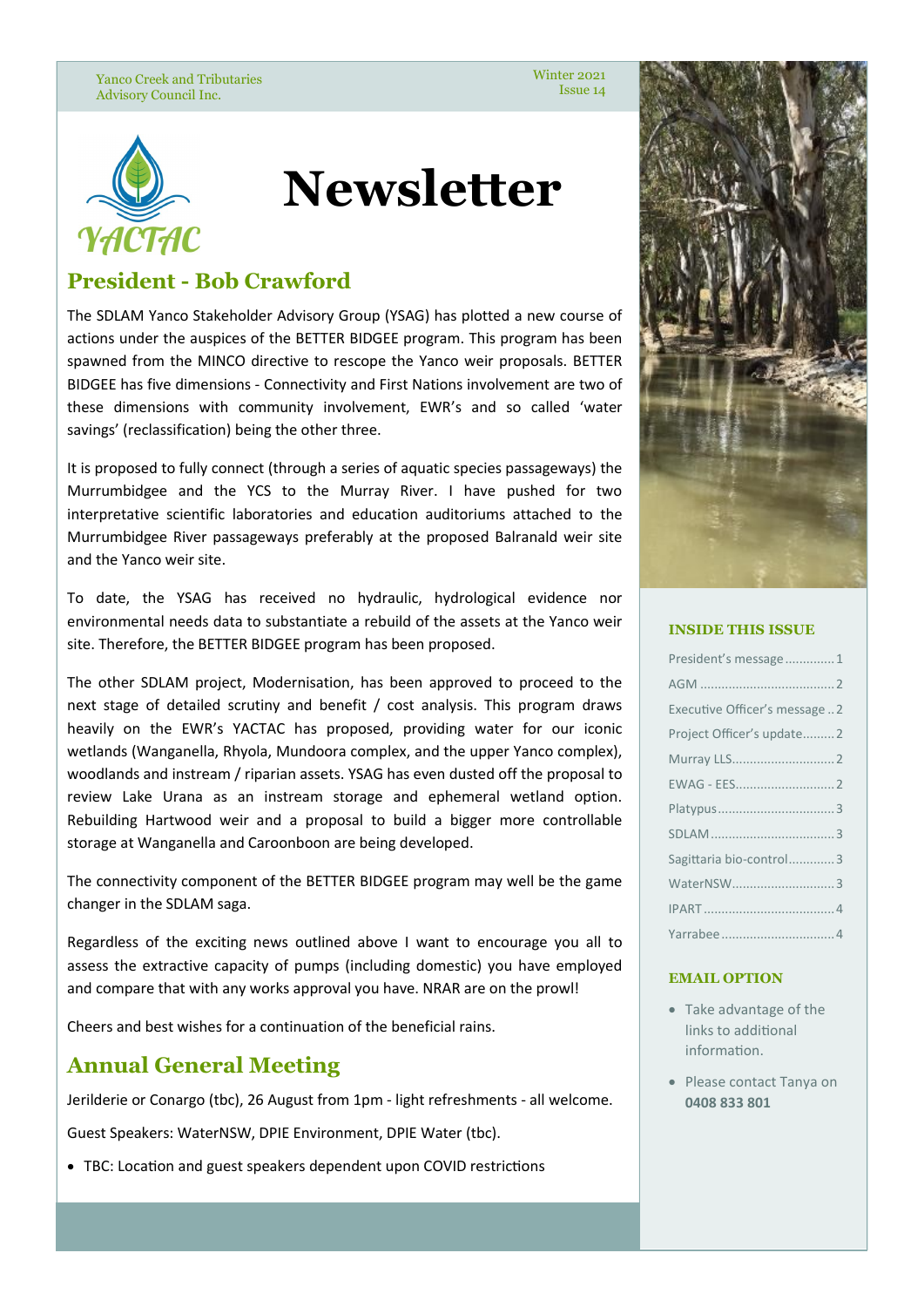#### **Murray LLS**

#### **Refreshing River Management**

This is an exciting opportunity for YACTAC. For the first time in many years funding is available for a long term environmental project, usually projects are only for one or two years. YACTAC is committing to this project with funding and it will see increased activity on the creek and surrounding areas. Some major points are:

- 10 year funding
- Aiming to improve river health over a large scale
- River friendly farming practices
- Co-designed local river rehabilitation plans
- Leveraging emerging market drivers
- YACTAC one of three project partners
- Farm planning and coordination of on-ground works
- Aboriginal riverkeeper teams
- Connection to industry sustainability frameworks to build scale and legacy of outcome
- River health monitoring.

#### **EWAG - EES**

A Murrumbidgee Valley environmental watering event will back up the current high flows being experienced in the YCS. Below focuses on just the YCS outcomes.

- A 'pulse' or 'fresh' within bank is scheduled for late July/August
- To improve health of wetlands
- Targeting areas that have not received water for many years, such as the lower Forest Creek
- Rhyola swamp to receive water
- CEWH, TLM and EES water allowances
- Yanco Offtake 1700—1900ML/ day for  $6 - 7$  days
- Monitoring of the outcome of the event by CSU to be undertaken.

## **Executive Officer - Tanya Thompson**

YACTAC has secured one of three key stakeholder positions in the Murray LLS River Restoration project. This 10 year project proposes to 'refresh and reinvigorate river management, driving social change that leads to improved health of inland rivers/ creeks sustained by industry, farmer and community action'.

SDLAM YTAG and YSAG meet each month in addition to workshops. We have successfully negotiated the removal of the 2015 Business Case 2.5 metre wall proposal at the Yanco Offtake and the regulator on the Yanco Creek. Whilst there may still be some construction works at the Yanco Offtake the major risk of a dry Yanco Creek System has been removed. Without the consistent efforts of YACTAC and others this outcome would never have been reached.

Discussions with the commonwealth and state water holders has highlighted the many wetland and healthy habitats within the YCS. From these discussions YACTAC has secured watering events and future monitoring of outcomes. Previously YACTAC has funded monitoring, so we warmly welcome future monitoring by CSU, which will be funded by government bodies.

### **Project Officer - Andrea Mitchell**

#### **Platypus in the Yanco Creek System project**

Dr Dale McNeil's report *Platypus in the Yanco Creek System – Understanding distribution and population status* has been published and can be found on the YACTAC website. A trifold brochure has also been printed as a summary of the platypus report and is available to all. YACTAC along with a grant from Murray LLS has funded the brochure and two platypus events.

#### **School education at St Joseph's Primary School Jerilderie**

Samantha Davies from Petaurus Education Group Inc approached YACTAC to present to the school students sessions to enhance their learning about local natural environments and the Billabong Creek.

Gwen McLaughlin and I attended an education session in March on the Billabong Creek and talked about various aspects of the creek system, whilst the children wrote haikus with 'biodiversity' being their focus word.

On 15 June Andrea presented a hands-on, interactive session teaching the students about an endangered monotreme, the platypus. Students learnt about the characteristics of platypuses, their habitat and food sources. They also discovered that platypus is found in the Yanco and Colombo Creeks. Students investigated food sources of the platypus, by 'catching' macroinvertebrates and tadpoles in a bucket of creek water. Using a small net, students scooped up the water bugs, looked carefully

at their characteristics and identified them using a water bug book. Students discussed dangers to platypuses such as rubber bands, hair bands, and milk bottle rings, all of which strangle the platypus. They also discovered that the illegal use of Opera house nets in creeks have caused platypuses to be killed in large numbers.



*Andrea Mitchell with students from St Joseph's Jerilderie*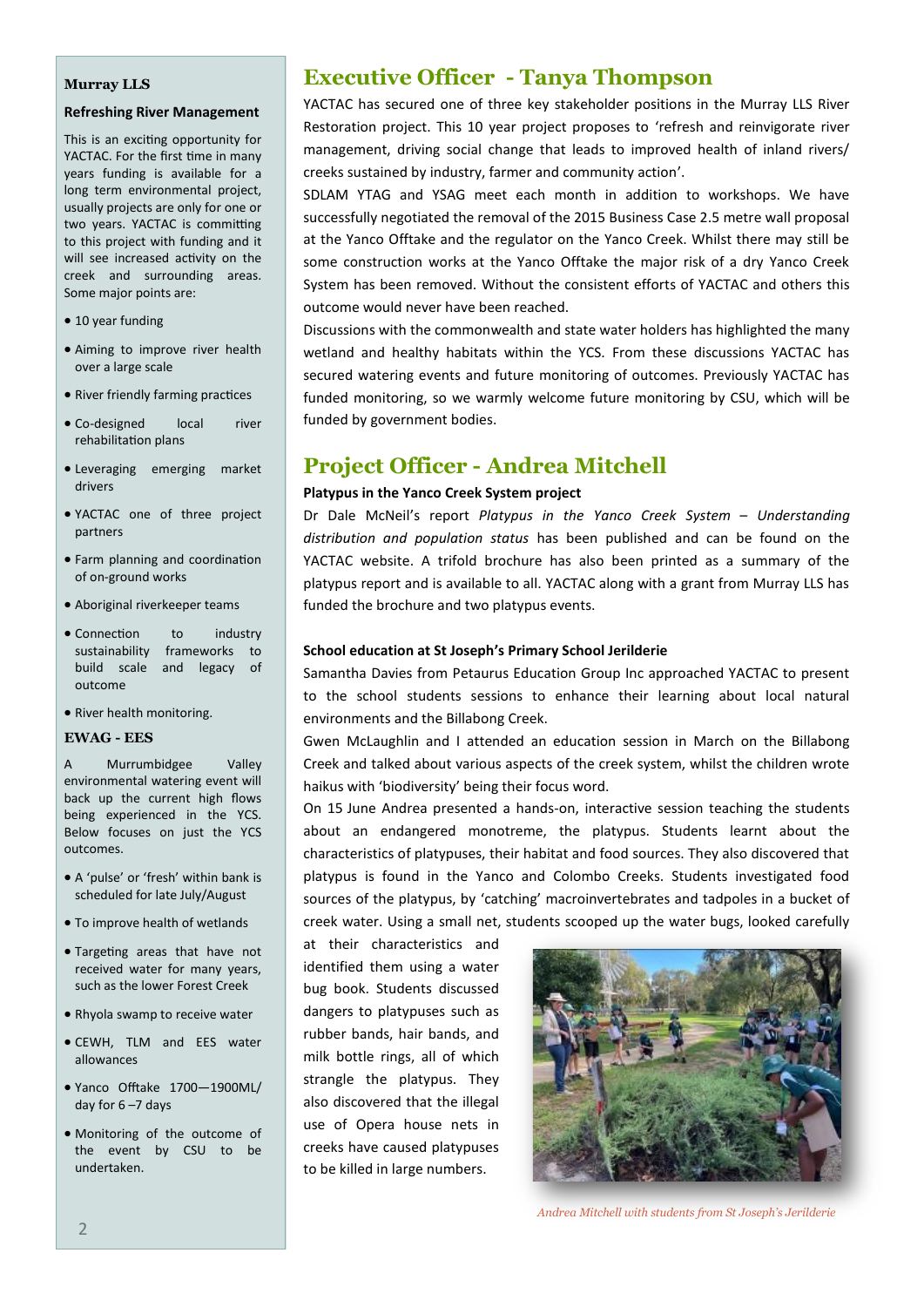# **Platypus, farm dams and holistic farming**

Two events were held at the Palladium Theatre and 'Tarrabah' in Morundah on the 16 & 17 June. Wet and stormy weather proved no deterrent for the 43 attendees. The evening began with a Welcome to Country by Wiradjuri Elder Michael Lyons who also played the didgeridoo to a dreamtime story. Amazing facts about platypus were learnt from Geoff Williams, Australian Platypus Conservancy, who also gave insight on key findings from YACTAC's platypus report. Dr Joanne Connolly, CSU, spoke about the platypus locally and what can be done to improve habitat.

From Kathie Le Busque, ANU Sustainable Farms, we learnt about enhancing farm dams for best environmental and agricultural outcomes.

The next morning, 23 participants had an early start in search of platypus on Michael and Anna Coughlan's property. No luck on the day but 'Tarrabah' provided wonderful creek habitat suitable for these iconic species. The big kids and little kids loved searching for the macroinvertebrates with Kathie Le Busque at her paddock lab. Back at the Morundah Pub Michael and Anna Coughlan spoke about the holistic farming practices they employ on their property.

A big thank you to all the people and organisations who made the events possible including: co-organiser Kathy Tenison, Murrumbidgee Landcare Inc; Anna and Michael Coughlan, 'Tarrabah'; guest speakers - Kathie Le Busque, Joanne Connolly, Geoff Williams; Michael Lyons; grant funding - Riverina and Murray LLS; and landholders who took part in the larger platypus monitoring project.

# **SDLAM**

#### **Modernisation Project**

Agreement has been made on the types of work to be progressed to the next stage, however this doesn't mean all the suggestions will be approved.

- 1 Environmental water delivery efficiency measures to Upper Yanco wetlands, Wanganella Swamp, Lower Forest anabranch environmental pumps
- 2 Re-regulation weirs at Hartwood Regulator, Piccaninny, Wanganella and Caroonboon regulator
- 3 Mundoora anabranch reconfiguration
- 4 Forest Creek return flows via Piccaninny Creek
- 5 Improved flow measurement at Washpen Creek and Cheverells Creek Offtake in addition to more gauging stations
- 6 Review irrigation escape flow rules



#### **Yanco Offtake Project**

YACTAC is attending every meeting and out of session discussion, however there is no agreement on what is to be built as yet, modelling work is still being undertaken.

More information can be found on this link: *https://dpie.mysocialpinpoint.com.au/yanco*

#### **Sagittaria biocontrol**

A successful funding application was made to the commonwealth to further develop innovative control solutions to improve the way weeds are managed. Agriculture Victoria (DJPR), and NSW DPI called for stakeholders to support onground delivery of biocontrol agents for sagittaria.

- Multi year project up to 30 June 2023
- Release of the fruit-feeding weevil
- Release sites include: creeks, billabongs, dams
- Sites will be monitored for establishment, spread and impact
- Integrate biological control with other weed management practices
- YACTAC one of two independent stakeholders.

#### **WaterNSW**

Interactive technology and information is now available on the WaterNSW insights website with valley specific information including:

- Updates/notifications
- Allocation
- Storage
- Gauges
- Trading
- Losses
- Rules

#### **YACTAC Website**

#### Google: landcare YACTAC

*[https://landcare.nsw.gov.au/](https://landcare.nsw.gov.au/groups/yanco-creek-and-tributaries-advisory-council/) [groups/yanco](https://landcare.nsw.gov.au/groups/yanco-creek-and-tributaries-advisory-council/)-creek-and[tributaries](https://landcare.nsw.gov.au/groups/yanco-creek-and-tributaries-advisory-council/)-advisory-council*